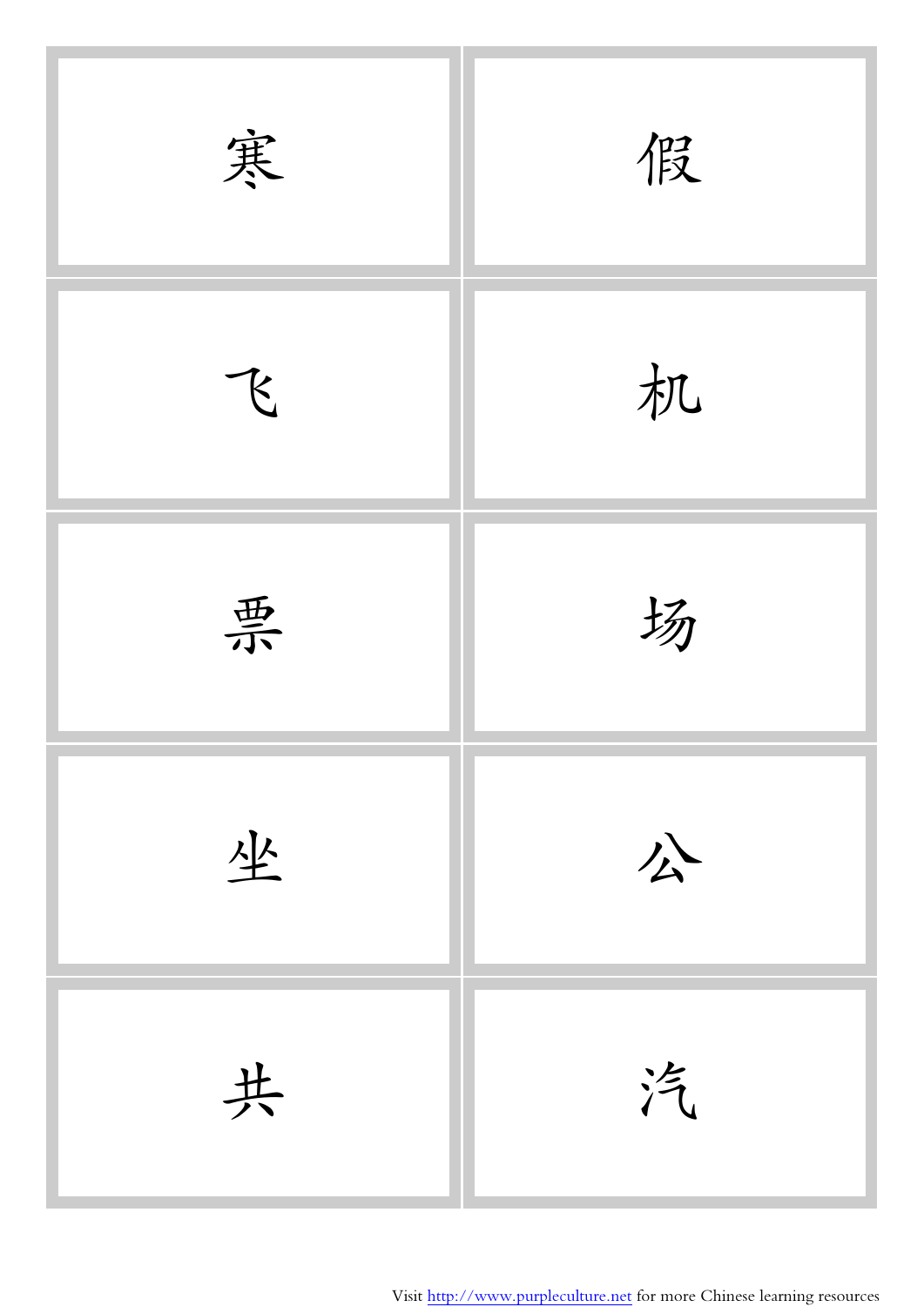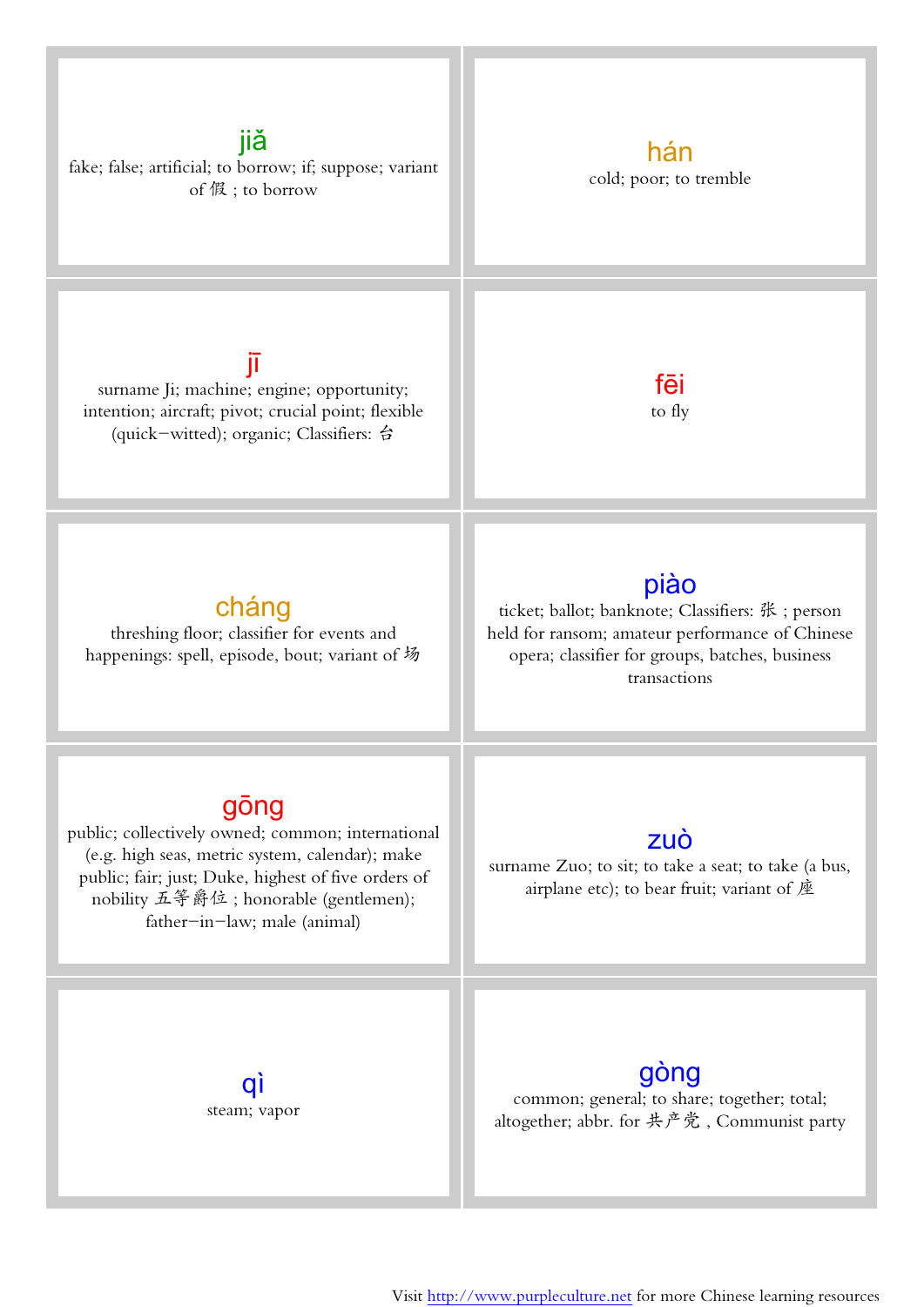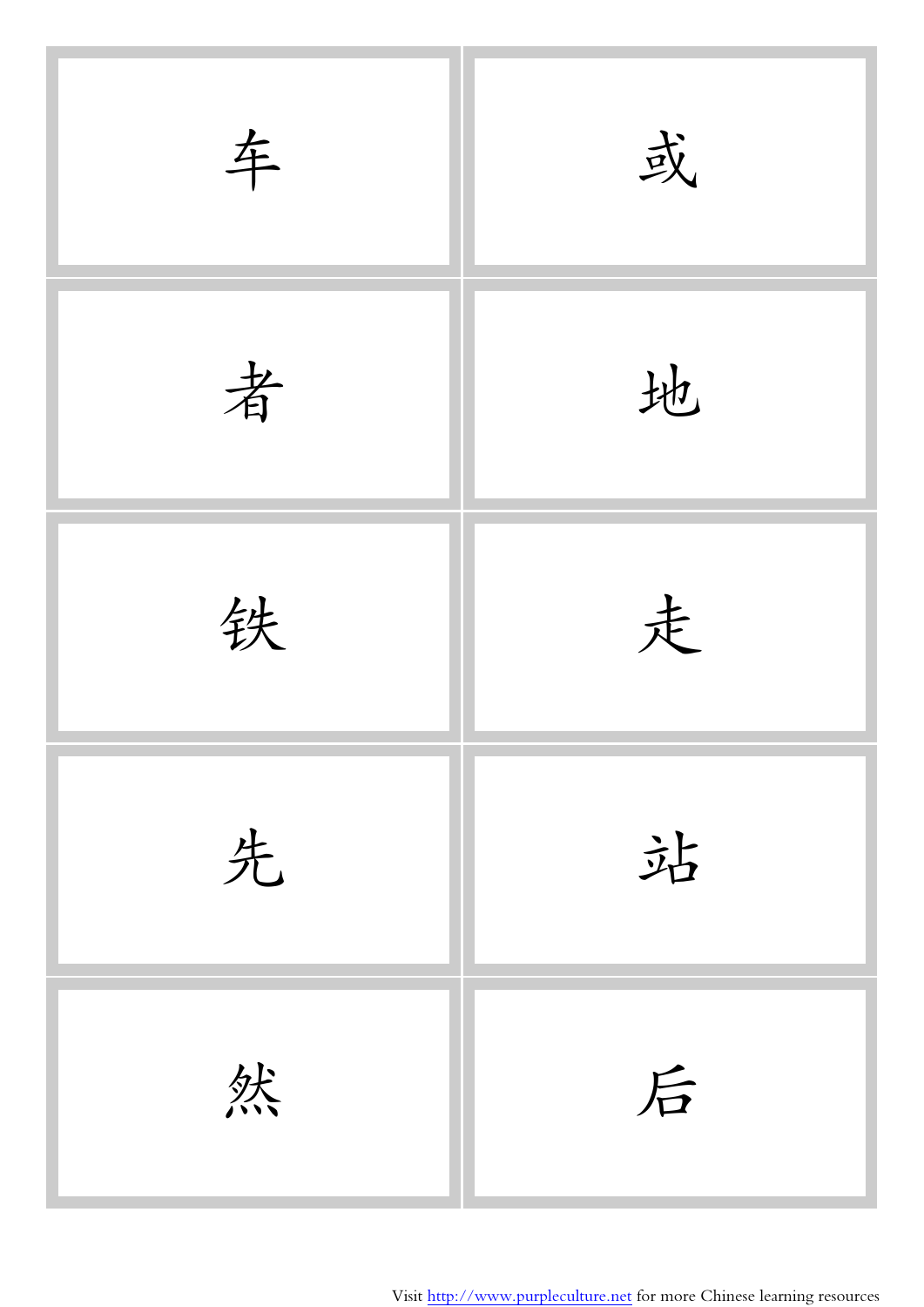

Visit<http://www.purpleculture.net> for more Chinese learning resources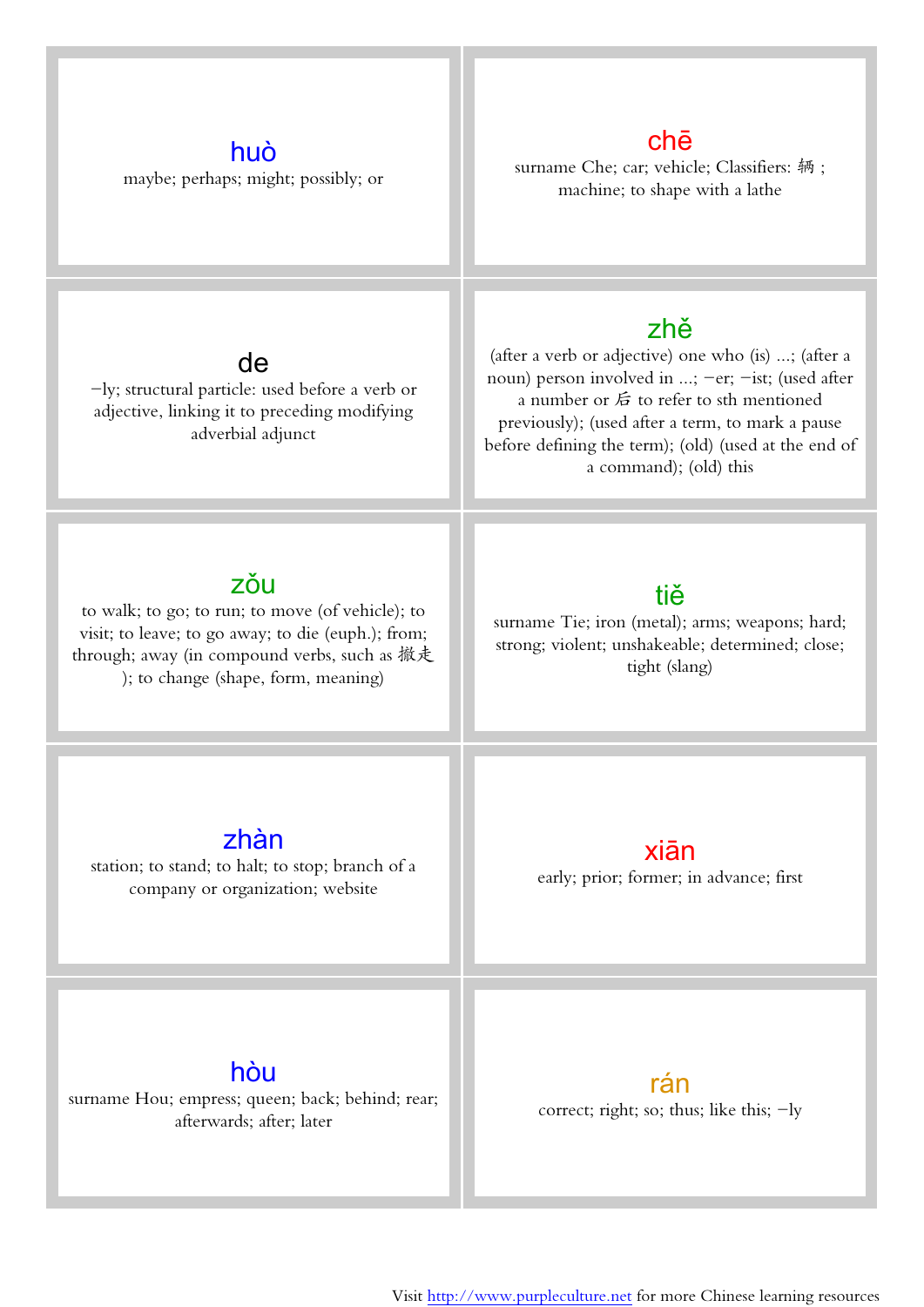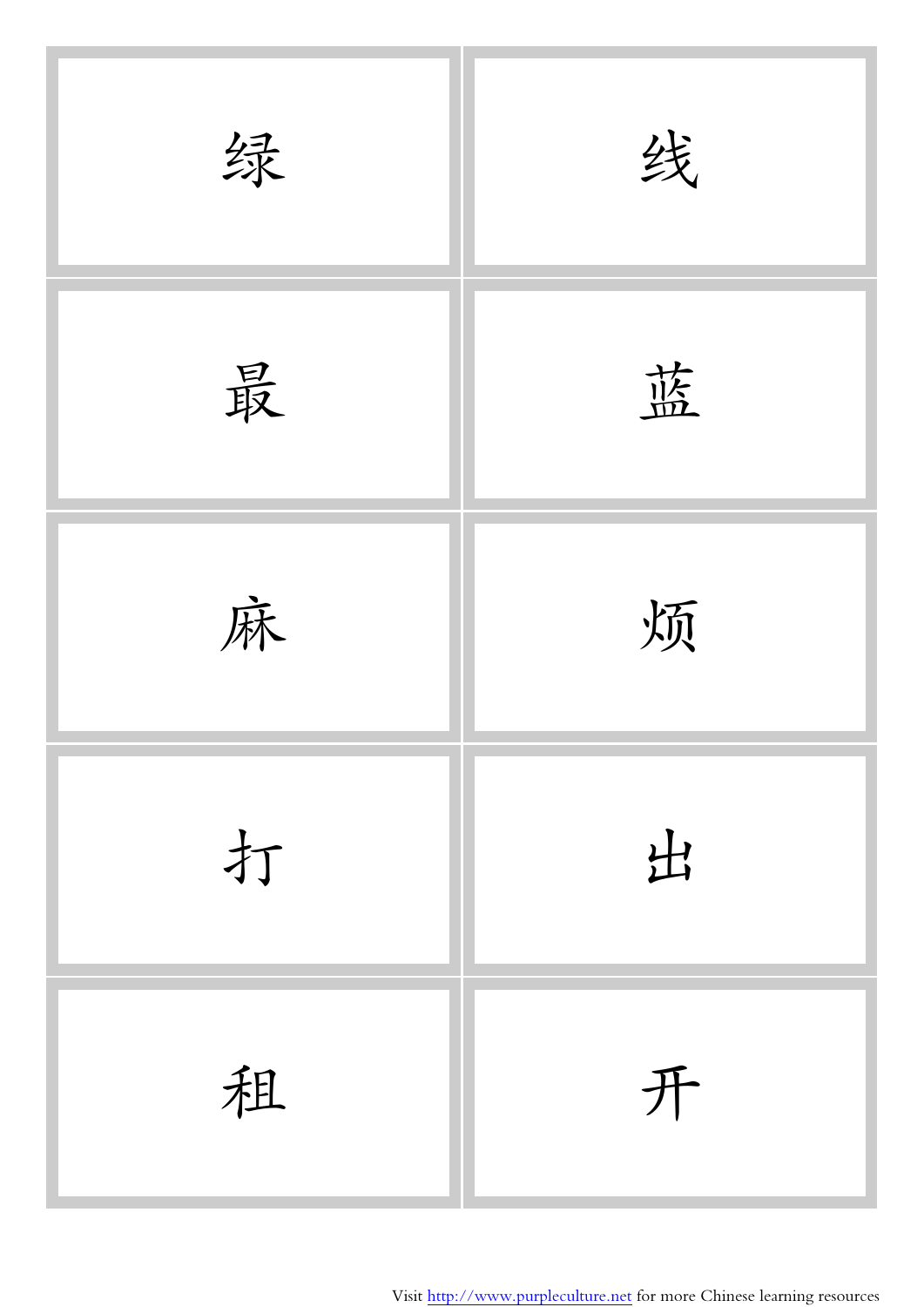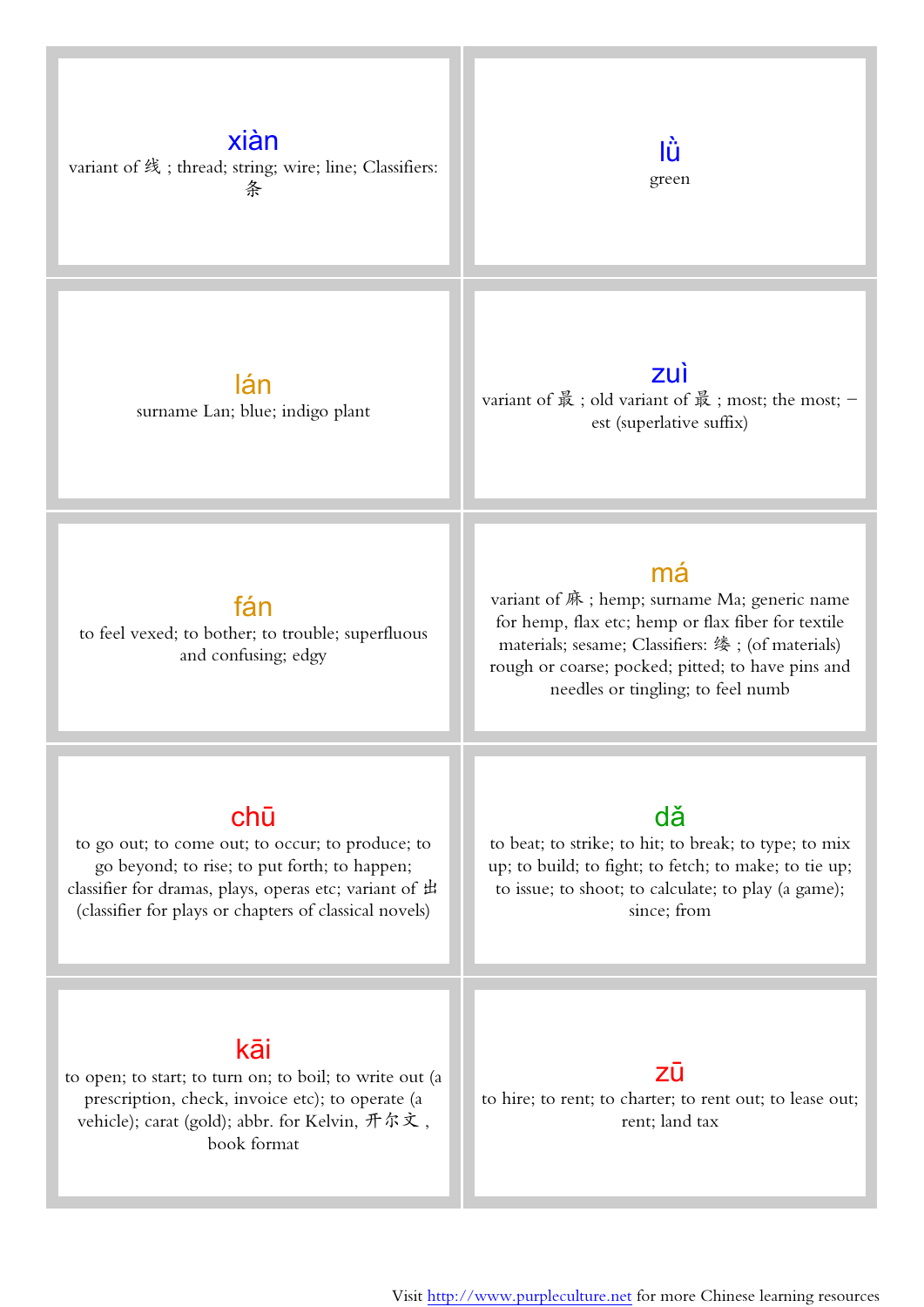| 送 |  |
|---|--|
|   |  |
|   |  |
|   |  |
|   |  |